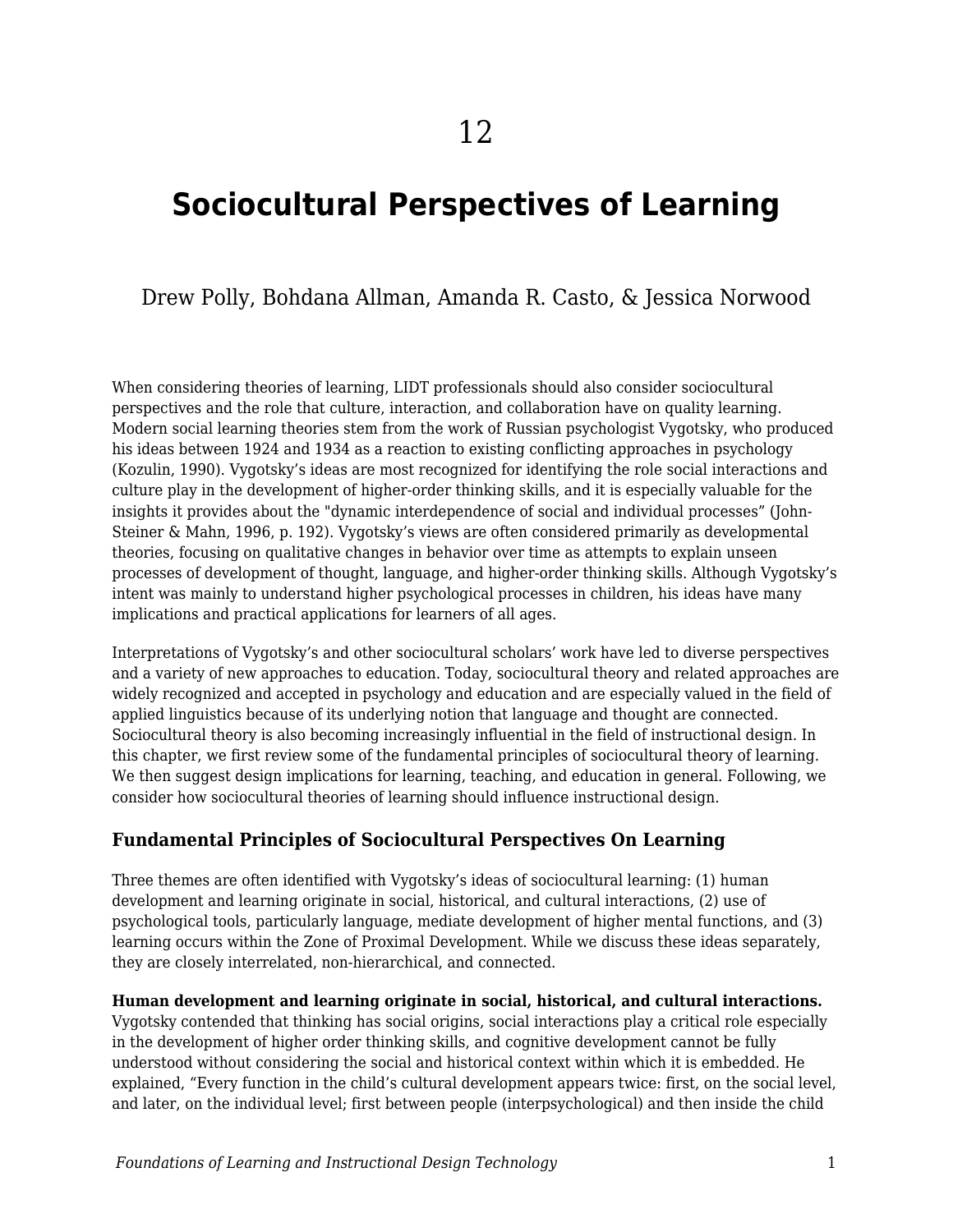(intrapsychological)" (Vygotsky, 1978, p. 57). It is through working with others on a variety of tasks that a learner adopts socially shared experiences and associated effects and acquires useful strategies and knowledge (Scott & Palincsar, 2013).

Rogoff (1990) refers to this process as guided participation, where a learner actively acquires new culturally valuable skills and capabilities through a meaningful, collaborative activity with an assisting, more experienced other. It is critical to notice that these culturally mediated functions are viewed as being embedded in sociocultural activities rather than being self-contained. Development is a "transformation of participation in a sociocultural activity" not a transmission of discrete cultural knowledge or skills (Matusov, 2015, p. 315). The processes of guided participation reveal the Vygotskian view of cognitive development "as the transformation of socially shared activities into internalized processes," or an act of enculturation, thus rejecting the Cartesian dichotomy between the internal and the external (John-Steiner & Mahn, 1996, p. 192).

This Vygotskian notion of social learning stands in contrast to more popular Piaget's ideas of cognitive development, which assume that development through certain stages is biologically determined, originates in the individual, and precedes cognitive complexity. This difference in assumptions has significant implications to the design and development of learning experiences. If we believe as Piaget did that development precedes learning, then we will make sure that new concepts and problems are not introduced until learners have developed innate capabilities to understand them. On the other hand, if we believe as Vygotsky did that learning drives development and that development occurs as we learn a variety of concepts and principles, recognizing their applicability to new tasks and new situations, then our instructional design will look very different. We will ensure that instructional activities are structured in ways that promote individual student learning and development. We will know that it is the process of learning that enables achievement of higher levels of development, which in turn affects "readiness to learn a new concept" (Miller, 2011, p. 197). In essence:

Learning awakens a variety of internal developmental processes that are able to operate only when the child is interacting with people in his environment and with his peers . . . learning is not development; however, properly organized learning results in mental development and sets in motion a variety of developmental processes that would be impossible apart from learning. Thus learning is a necessary and universal aspect of the process of developing culturally organized, specifically human, psychological functions (Vygotsky, 1978, p. 90).

Another implication based on Vygotskian views of learning is recognizing that there are individual differences as well as cross-cultural differences in learning and development. As instructional designers, we should be more sensitive to diversity in learners and recognize that a large amount of research has been done on white, middle-class individuals associated with Western tradition, and the resulting understanding of development and learning often incorrectly assumes universality. Recognizing that "ideal thinking and behavior may differ for different cultures" and that "different historical and cultural circumstances may encourage different developmental routes to any given developmental endpoint" may prevent incorrect universalist views of all individuals and allow for environments that value diversity as a resource (Miller, 2011, p. 198).

#### **Use of psychological tools, particularly language, mediate development of higher mental**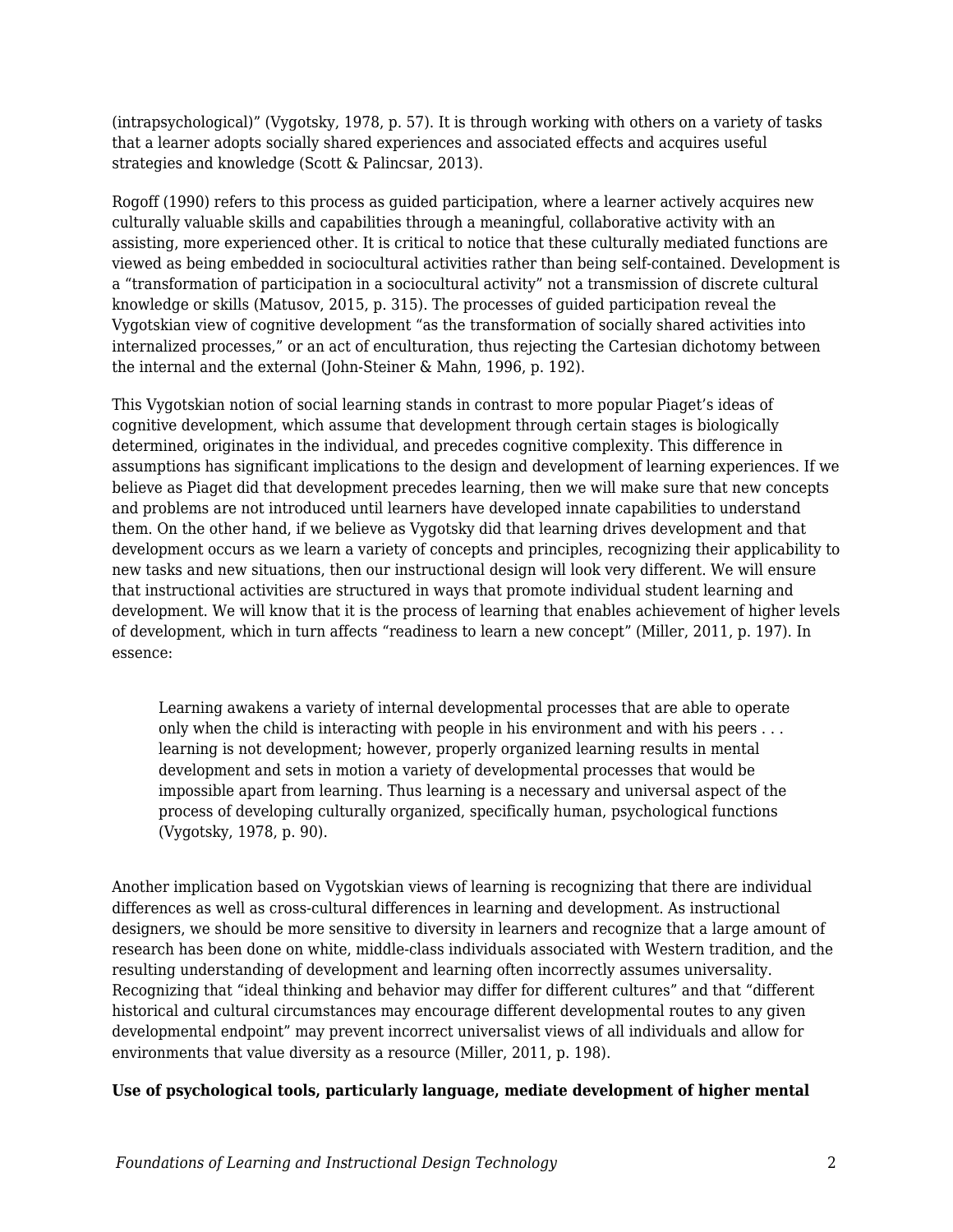**functions.** Another important aspect of Vygotsky's views on learning is the significance of language in the learning process. Vygotsky reasoned that social structures determine people's working conditions and interactions with others, which in turn shape their cognition, beliefs, attitudes, and perception of reality and that social and individual work is mediated by tools and signs, or semiotics, such as language, systems of counting, conventional signs, and works of art. He suggested that the use of tools, or semiotic mediation, facilitates co-construction of knowledge and mediates both social and individual functioning. These semiotic means play an important role in development and learning through appropriation, a process of an individual's adopting these socially available psychological tools to assist future independent problem solving (John-Steiner & Mahn, 1996). This means that children and learners do not need to reinvent already existing tools in order to be able to use them. They only need to be introduced to how a particular tool is used, then they can use it across a variety of situations solving new problems (Scott & Palincsar, 2013).

Vygotsky viewed language as the ultimate collection of symbols and tools that emerge within a culture. It is potentially the greatest tool at our disposal, a form of a symbolic mediation that plays two critical roles in development: to communicate with others and to construct meaning.

**Learning occurs within the zone of proximal development.** Probably the most widely applied sociocultural concept in the design of learning experiences is the concept of the Zone of Proximal Development (ZPD). Vygotsky (1978) defined ZPD as "the distance between the actual developmental level as determined by independent problem solving and the level of potential development as determined through problem solving under adult guidance or in collaboration with more capable peers" (p. 86). He believed that learning should be matched with an individual's developmental level and that in order to understand the connection between development and learning, it is necessary to distinguish the actual and the potential levels of development. Learning and development are best understood when the focus is on processes rather than their products. He considered the ZPD to be a better and more dynamic indicator of cognitive development since it reflects what the learner is in the process of learning as compared to merely measuring what the learner can accomplish independently, reflecting what has been already learned (Vygotsky, 1978).

Vygotsky argued that productive interactions align instruction toward the ZPD, and providing instruction and guidance within the ZPD allows a learner to develop skills and strategies they will eventually apply on their own in other situations (1978). This highlights the importance of instructional decisions related to types and quality of interactions in designing effective learning experiences. Whether these interactions occur with a more experienced other or another learner with similar skills, there should always be a degree of common understanding about the task, described as intersubjectivity., The partners should have a sense of shared authority over the process, and they should actively collaborate to co-construct understanding. It is important to notice that ZPD should be viewed broadly as "any situation in which some activity is leading individuals beyond their current level of functioning," applicable not only to instructional activities but to play, work, and many other activities (Miller, 2011, p. 178).

The notion of instructional *scaffolding* is closely related to the idea of ZPD. Scaffolding is the set of tools or actions that help a learner successfully complete a task within ZPD. Scaffoldings typically include a mutual and dynamic nature of interaction where both the learner and the one providing the scaffold influence each other and adjust their behavior as they collaborate. The types and the extent of supports provided in a learning experience are based on performance, and the scaffold is gradually phased out (Miller, 2011). The expert motivates and guides the learner by providing just enough assistance, modeling, and highlighting critical features of the task as well as continually evaluating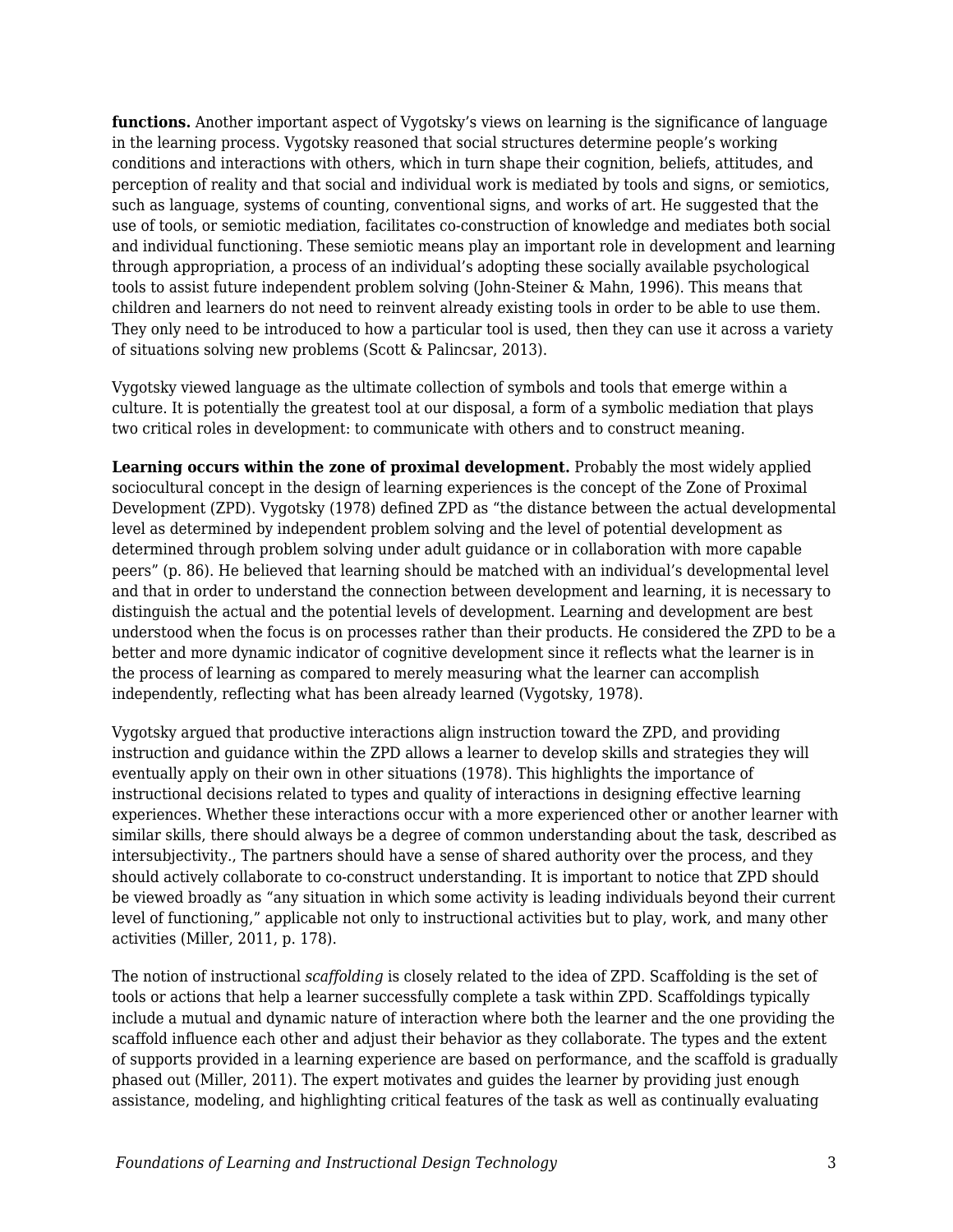and adjusting supports as needed. Additionally, providing opportunities for reflection as part of the learning experience further promotes more complex, meaningful, and lasting learning experiences. In the case of digital learning experiences, scaffolds are not necessarily provided by individuals, but may be embedded into the experience.

Ideas such as ZPD and scaffolding bring to light a fundamentally different view of an instructor who serves more as a facilitator of learning rather than a fount of knowledge. Likewise, the learner takes on more responsibilities such as determining their learning goals, becoming a resource of knowledge for peers, and actively collaborating in the learning process (Grabinger, Aplin, & Ponnappa-Brenner, 2007). This shift in roles promotes individualized, differentiated, and learner-centered types of instruction, and when accompanied with effective pedagogical practices, it has a potential to become a powerful alternative for reforming current educational systems and creating environments where many different individuals develop deep understanding of important subjects (Watson & Reigeluth, 2016).

### **Summary of Sociocultural Theory**

Sociocultural theory has several widely recognized strengths. First, it emphasizes the broader social, cultural, and historical context of any human activity. It does not view individuals as isolated entities; rather, it provides a richer perspective, focusing on the fluid boundary between self and others. It portrays the dynamic of a learner acquiring knowledge and skills from the society and then in turn shaping their environment (Miller, 2011). Second, sociocultural theory is sensitive to individual and cross-cultural diversity. In contrast to many other universalist theories, sociocultural theory acknowledges both differences in individuals within a culture and differences in individuals across cultures. It recognizes that "different historical and cultural circumstances may encourage different developmental routes to any given developmental endpoint" depending on particular social or physical circumstances and tools available (Miller, 2011, p. 198). Finally, sociocultural theory greatly contributes to our theoretical understanding of cognitive development by integrating the notion of learning and development. The idea of learning driving development rather than being determined by a developmental level of the learner fundamentally changes our understanding of the learning process and has significant instructional and educational implications (Miller, 2011).

There are also limitations to the sociocultural perspective. The first limitation is related to Vygotsky's premature death, as many of his theories remained incomplete. Furthermore, his work was largely unknown until fairly recently due to political reasons and issues with translation. The second major limitation is associated with the vagueness of the ZPD. Individuals may have wide or narrow zones, which may be both desirable and undesirable, depending on the circumstances. Knowing only the width of the zone "does not provide an accurate picture of [the learner's]learning, ability, style of learning, and current level of development compared to other children of the same age and degree of motivation" (Miller, 2011, p. 198). Additionally, there is little known about whether a child's zone is comparable across different learning domains, with different individuals, and whether the size of the zone changes over time. here is also not a common metric scale to measure ZPD. Finally, Rogoff (1990) pointed out that Vygotsky's theories may not be as relevant to all cultures as originally thought. She provides an example of scaffolding being heavily dependent on verbal instruction and thus not equally effective in all cultures for all types of learning.

The notion of social origins of learning, the interrelationship of language and thought, and the Zone of Proximal Development are Vygotsky's most important contributions. However, the practical applications of sociocultural theory are also significant that emphasize creating learner-centered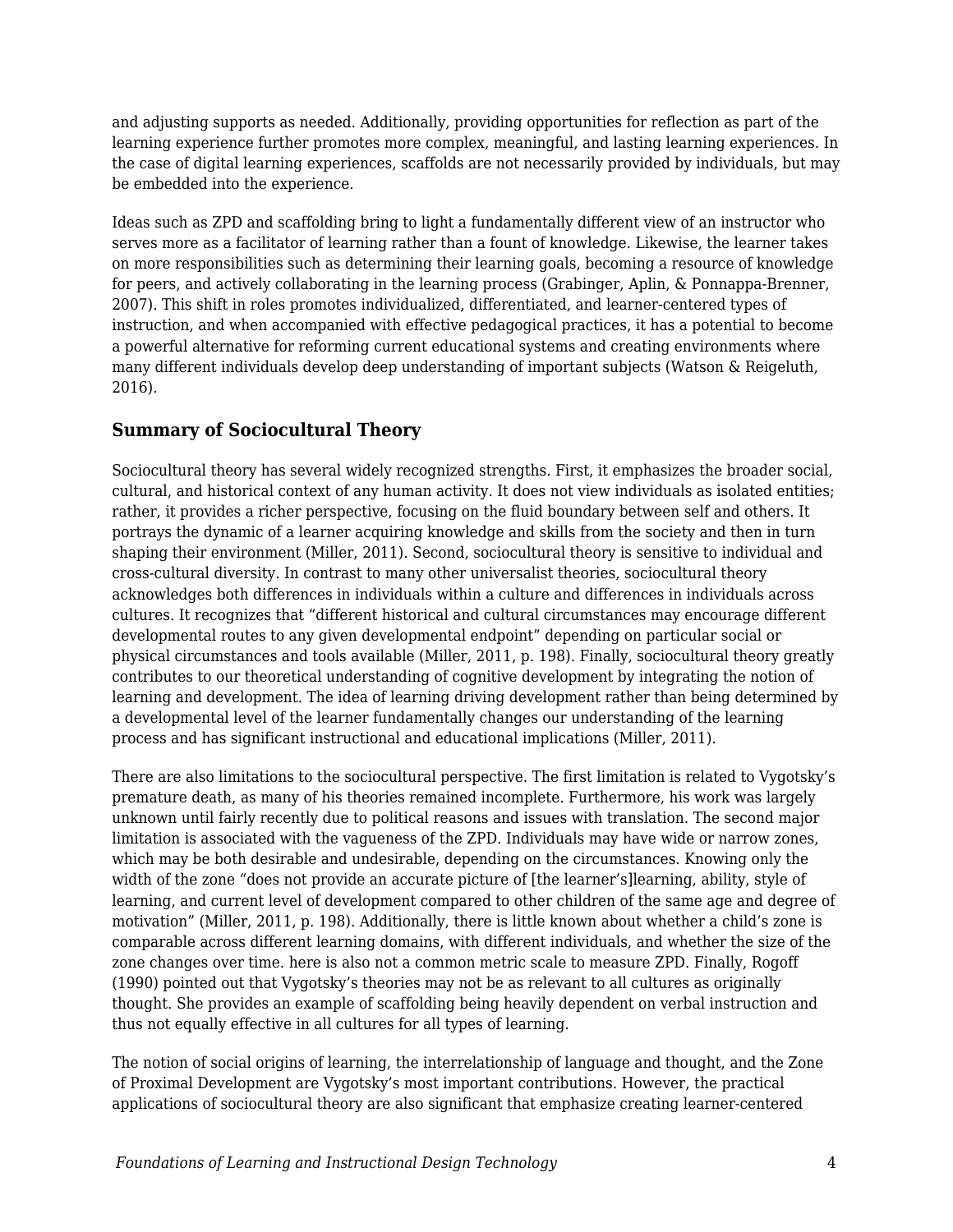instructional environments where learning by discovery, inquiry, active problem solving, and critical thinking are fostered through collaboration with experts and peers in communities of learners and encourage self-directed lifelong learning habits. Presenting authentic and cognitively challenging tasks within a context of collaborative activities, scaffolding learner's efforts by providing a structure and support to accomplish complex tasks, and providing opportunities for authentic and dynamic assessment are all important aspects of this approach. Sociocultural principles can be applied in effective and meaningful ways to design instruction across the curriculum for learners of different ages and variety of skills, and they can be effectively integrated using a wide range of technologies and learning environments. The challenge remains for educators and instructional designers to elevate our practices from efficient, systemic approaches for teaching and instructional design to a focus on individual learners and effective pedagogical practices to develop empowered learners ready to successfully negotiate the rapidly changing era of information. Technology is at our fingertips, and it is up to us to competently implement its unique affordances to promote new ways to educate and support deep, meaningful, and self-directed learning. Grounding our practices in sociocultural theory can significantly aid our efforts.

## **Design Characteristics Related to Social Perspectives of Learning**

In this section major characteristics of sociocultural theory important to instructional design will be discussed. These include the focus on the individual learner and their context for learning and the use of effective pedagogies centered around collaborative practice and communities of learners.

#### **Focus On the Contextualized Learner in Social Learning Activities**

Sociocultural theory and related ideas provide a valuable contribution to a focus on the learner within their social, cultural, and historical context and also offer sound pedagogical solutions and strategies that facilitate development of critical thinking and lifelong learning (Grabinger, Aplin, & Ponnappa-Brenner, 2007). The American Psychological Association's *Learner-Centered Principles* (APA Work Group, 1997, p. 6) stated the following about social interactions on individual learners: "In interactive and collaborative instructional contexts, individuals have an opportunity for perspective taking and reflective thinking that may lead to higher levels of cognitive, social, and moral development, as well as self-esteem."

Most instructional design models take into consideration a common or isolated concept of the learner, but recently, a strong call has been issued for a complete shift in our education and instructional design approaches to reflect our society's changing educational needs (Watson & Reigeluth, 2016). More contemporary design approaches, such as Universal Design for Learning, recognize that every learner is unique and influenced by his or her embedded context. These approaches strive to provide challenging and engaging curricula for diverse learners while also designing for the social influences that surround them.

### **Use of Pedagogies Around Collaborative Practice**

Sociocultural theory encourages instructional designers to apply principles of collaborative practice that go beyond social constructivism to create learning communities. The sociocultural perspective views learning taking place through interaction, negotiation, and collaboration in solving authentic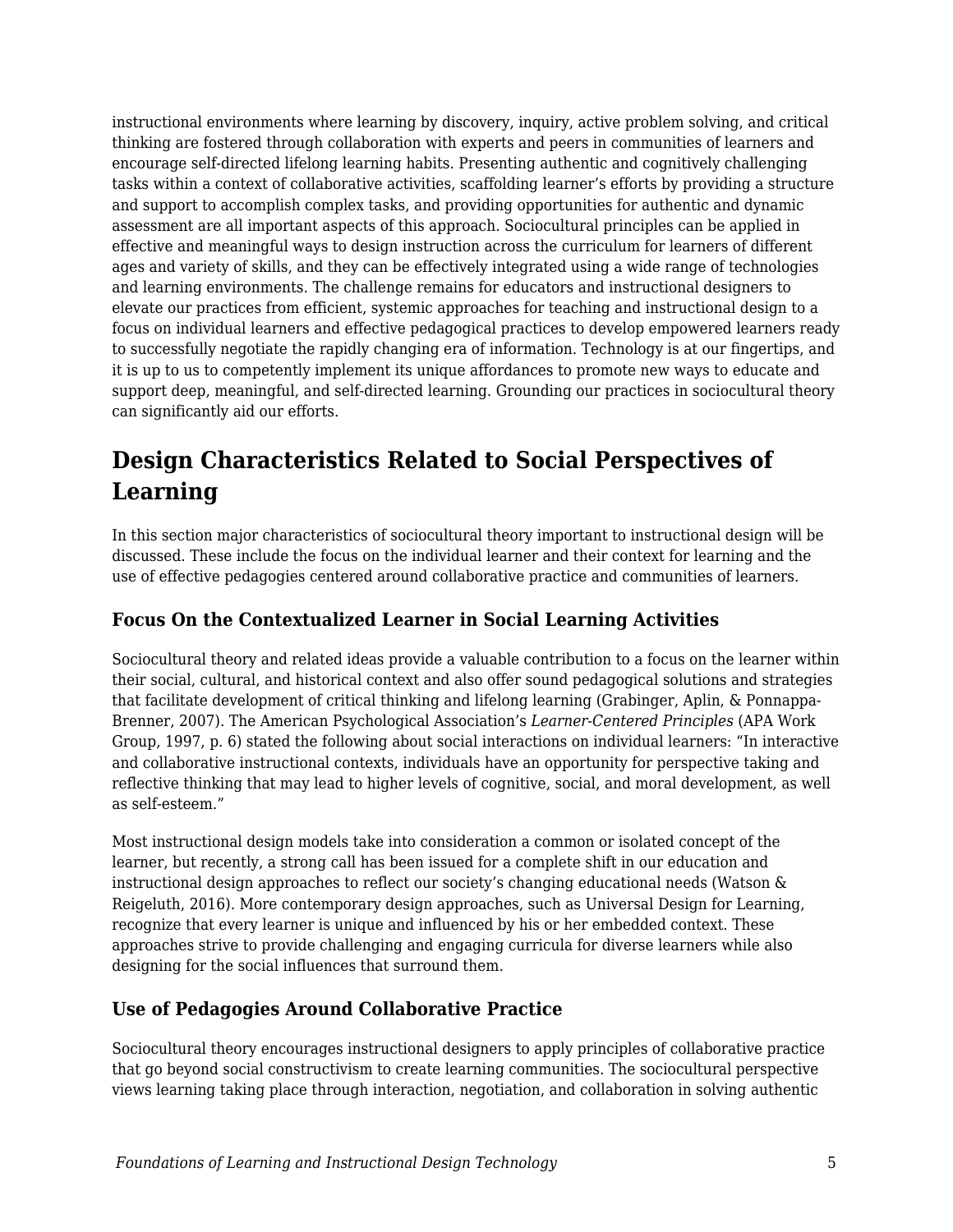problems while emphasizing learning from experience and discourse, which is more than cooperative learning. This is visible, for example, in the ideas of*situated cognition (situated learning)* and *cognitive apprenticeships*.

Brown, Collins, and Duguid (1989), seminal authors on *situated cognition*, contended that "activity and situations are integral to cognition and learning" (p. 32). By socially interacting with others in real life contexts, learning occurs on deeper levels. They explained that "people who use tools actively rather than just acquire them, by contrast, build an increasingly rich implicit understanding of the world in which they use the tools and of the tools themselves" (Brown, Collins, & Duguid, 1989, p. 33).

This implicit understanding of the world around them influences how learners understand and respond to instruction. In one study, Carraher, Carraher, and Schliemann (1985) researched Brazilian children solving mathematics problems while selling produce. While selling produce, the context and artifacts positively influenced a child's ability to work through mathematics problems, use appropriate strategies, and find correct solutions. However, these children failed to solve the same problems when they were presented out of context in conventional mathematical form. Lave (1988) studied tailors in Liberia and found that while the tailors were adept at solving mathematics problems embedded in their daily work, they could not apply those same skills to novel contexts. In addition, Brill (2001) synthesized the work of Collins (1988) and identified four benefits of using situated cognition as a theory guiding teaching and instructional design: (1) learners develop the ability to apply knowledge; (2) learners become effective problem solvers after learning in novel and diverse settings; (3) learners are able to see the implications of knowledge; and (4) learners receive support in organizing knowledge in ways to use later.

Cognitive apprenticeships, meanwhile, acknowledge the situated nature of cognition by contextualizing learning (Brown et al., 1989) through apprenticing learners to more experienced experts who model and scaffold implicit and explicit concepts to be learned. Lave and Wenger (1991) wrote about the work of teaching tailors in Liberia and found that new tailors developed the necessary skills by serving as apprenticeships and learning from experienced tailors.

In addition to cognitive apprenticeships, approaches grounded in sociocultural theory pay attention to and model the discourse, norms, and practices associated with a certain *community of practice* in order to develop knowledge and skills important to that community (Scott & Palincsar, 2013). Communities of practice involve learners and those teaching or facilitating learning authentic practice within the target context to facilitate easier transfer of learning (Lave & Wenger, 1991). Wenger (1998, pp. 72-73) identified communities of practice as groups of individuals who share three characteristics:

- Mutual Engagement: Firstly, through participation in the community, members establish norms and build collaborative relationships; this is termed mutual engagement.
- Joint Enterprise: Secondly, through their interactions, they create a shared understanding of what binds them together; this is termed the joint enterprise.
- Shared Repertoire: Finally, as part of its practice, the community produces a set of communal resources, which is termed their shared repertoire.

Similarly, Garrison, Anderson, and Archer (2000) described a *community of inquiry* as a community of learners who through discourse and reflection construct personal and shared meanings (Garrison, Anderson, & Archer, 2000). Garrison and Akyol (2013) explained that when social presence is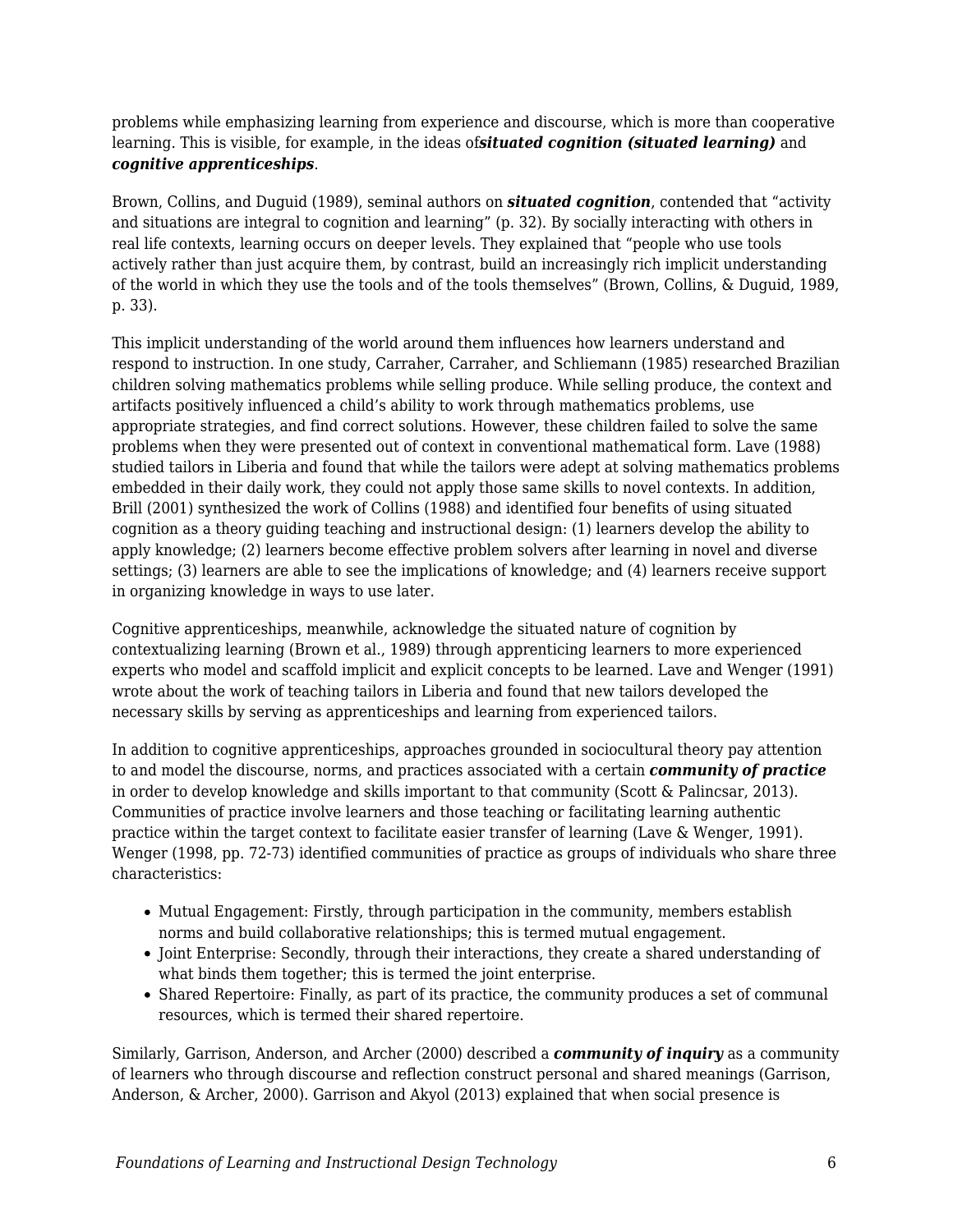established as part of a community of inquiry, "collaboration and critical discourse is enhanced and sustained" (p. 108). Establishment of solid social presence further reflects in positive learning outcomes, increased satisfaction, and improved retention (Garrison & Akyol, 2013). Integrating sociocultural practices into learning design, for example through creation of communities of inquiry, spontaneously integrates a learner's previous knowledge, relationships, and cultural experiences into the learning process and enculturates the learner into the new community of practice through relevant activities and experiences (Grabinger, Aplin, & Ponnappa-Brenner, 2007). In the context of technology-enhanced environments, the emergence of new synchronous and asynchronous communication technologies and increased attention to computer-supported collaborative learning (CSCL) and virtual communities of practice create new opportunities for applying sociocultural methodologies, as their affordances allow quality collaboration and new ways of interacting in faceto-face, blended, and online environments (Garrison & Akyol, 2013).

*Third-space discourse* encourages instructors and instructional designers to create learning experiences that provide opportunities to build off of learners' primary discourses (related to informal settings such as home and the community) and students' secondary discourses (related to formal learning settings such as schools) (Soja, 1996). Studies that have examined learning experiences grounded in the construct of third space discourse benefited learners through demonstrated gains in their conceptual understanding and use of academic language (Maniotes, 2005; Scott & Palincsar, 2013). As an example, Mojé et al. (2001) wrote:

weaving together of counter scripts [student personal discourses] and official scripts [school science discourses] constructs a Third Space in which alternative and competing discourses and positionings transform conflict and difference into rich zones of collaborative learning … (p. 487)

In summary, perspectives of social learning recognize that learners develop individually with the support of others in their community, receive support from more knowledgeable others or learning tools within their zone of proximal development, and learn within meaningful situations that are likely to deepen their understanding compared to knowledge void of context.

## **Examples of Learning Environments Aligned to Social Perspectives**

In this section we detail specific examples of learning environments and activities that align to social perspectives of learning. They include collaborative authentic activities, project-based learning, flipped learning environments, and online collaborative spaces.

#### **Collaborative Authentic Activities**

Collaborative environments that encourage learners to think critically and apply knowledge and skills is a central component of social learning theories. As educators strive to create cooperative learning experiences for students, authentic activities and anchored instruction promote sociocultural perspectives of learning by encouraging the contextualization of learning in the simulation of practical problems, the development of cultural skills through guided participation in collaborative groups, and the use of language to both communicate and internalize learning. The implementation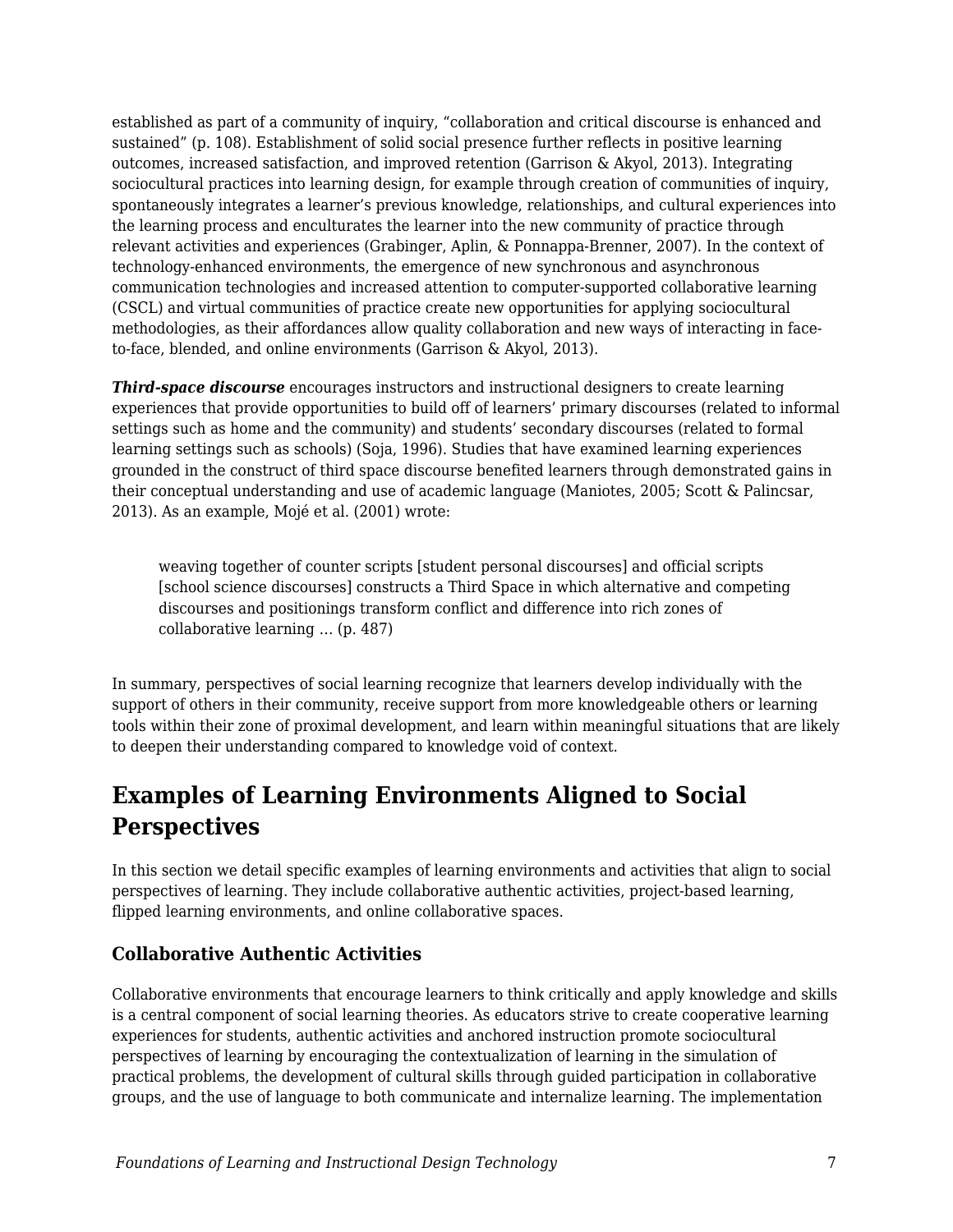of collaborative, authentic activities in learning experiences typically involves learners collaborating to solve problems embedded in real-life situations (Reeves et al., 2002), reflecting learning through situated cognition. Teachers, trainers, and facilitators guide and support these collaborative efforts by scaffolding learning with tools and resources, asking questions that support learners' understanding, and helping learners to make sense of the problems.

Authentic activities contextualize learning and allow for a diverse application of skills and knowledge within real-world scenarios. In the literature these authentic activities have sometimes been referred to as anchors or the process of anchored instruction, which focuses learners on developing knowledge and skills through collaborative problem solving experiences (Bransford, Sherwood, Hasselbring, Kinzer, & Williams, 1990). This type of learning allows students to engage in problem solving within learning contexts that provide for connection-building across the curriculum in order to develop meaning (Bransford et al., 1990). Typically presented in a narrative format, anchored learning begins with the "anchor," or story in which the problem is set, and uses multimedia outlets to allow students to explore the problem and develop multiple solutions (Bransford et al., 1990). As students collaborate and engage with the material, the teacher becomes a coach and guides students along the process. Through both authentic activities and anchored instruction, learning takes place in a social setting, encouraging students to develop, share, and implement creative solutions to complex problems as collaborative teams.

One example of a collaborative, authentic, anchored learning experience is the *Jasper Woodbury* mathematics project developed for middle school mathematics students (Cognition and Technology Group at Vanderbilt, 1997). Learners engaged with pre-designed tasks presented as an adventure on a video-disc, and they had to identify needed information, determine how to examine a task, and apply their solutions to an immediate sub-problem (CTGV, 1997). The teacher's role was to facilitate the experience by asking questions and facilitating discussions of the information in the adventure as well as the mathematics concepts embedded in the situation. Research from the project indicated that learners showed greater understanding of how to solve mathematics problems than their peers who had not participated (Hickey, Moore, & Pellegrino, 2001).

### **Project-based Learning**

Project-based learning engages learners in collaborative situations where they must address a complex problem or real-world challenge. According to Vygotsky's ideas, this collaborative learning style naturally fosters students' development of higher-order thinking skills. Problem-based learning environments have been empirically linked to K-12 students gaining a deeper understanding of content and greater amount of learner engagement compared to more traditional instruction (Condliffe, Visher, Bangser, Drohojowska, & Saco, 2016; Fogelman, McNeill, & Krajcik, 2011).

This instructional method derived from problem-based learning, which was first introduced at McMaster University in Ontario, Canada in 1969 (O'Grady, Yew, Goh, & Schmidt, 2012, p. 21). Although they are alike, problem-based learning and project-based learning traditionally differ in scope and size. Unlike the former, the latter requires students to work together to concurrently master several learning objectives as they apply newly acquired skills and knowledge embedded in several problems to solve (Capraro, Capraro, and Morgan, 2013).

Due to the complexity of these situations, most enactments of project-based learning involve learners working in teams on these tasks (Condliffe et al., 2016). Project-based work that is collaborative, however, teaches students how to prioritize and apportion tasks within the project (Garcia, 2017). It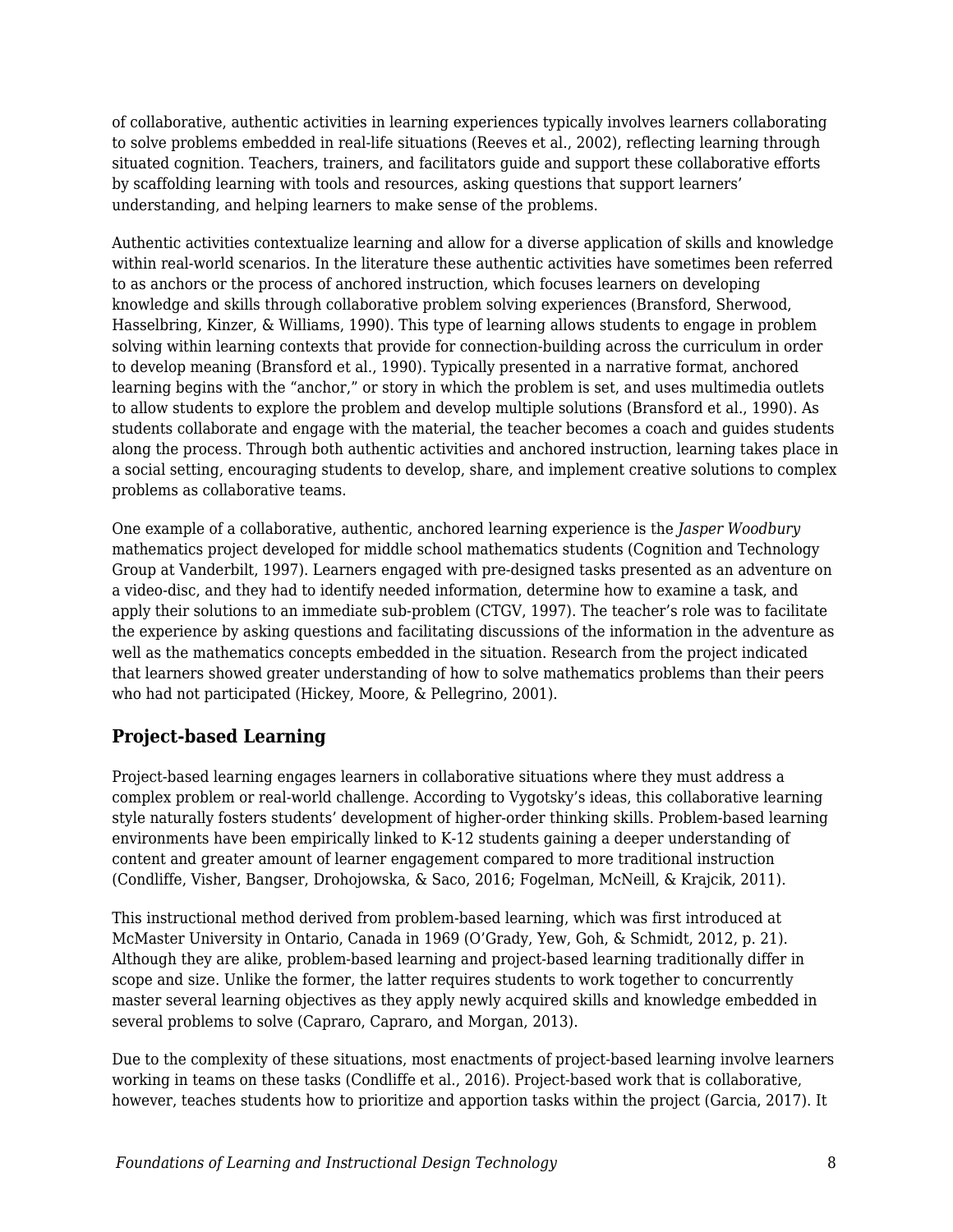also promotes student-initiated inquiry, scaffolding, and soft skill development in areas such as collaboration and communication.

Project-based learning is a multi-layered process of acquiring new skills and knowledge to successfully provide a solution to a challenge. Throughout the process, students are constantly gaining new information from multiple sources, including their peers, to guide them to their final solution. Based on the interaction between project-based learning and social perspectives, Hutchins' theory of distributed cognition helps to make sense of these ideas with the notion that learning is a cognitive phenomena that occurs when new information is shared, or *distributed*, from multiple individuals, artifacts, and technological devices (Rogers, 1997). Most systems and careers function as a result of distributed cognition: airports, schools, hospitals, and restaurants are all systems that rely on the sharing of information to effectively work. Project-based learning can be viewed in the same manner since students will accomplish more towards the task as more information is shared with them. The more exposed a student is to resources and classmates, the more learning occurs. Students can learn as individuals, but their opportunities for learning are increased when they can engage in a project within a group.

#### **Flipped Learning Environments**

One method of maximizing students full engagement in social learning is through a pedagogical model widely known as "the flipped classroom." In a "flipped" classroom, students prepare for an upcoming lesson by watching instructional videos before class. Instead of using class time for lecture and passive, individual acquisition or practice of skills, students participate in active and social learning activities, a key component of Vygotsky's theories of cognitive development. Watching lectures in videos before class is beneficial for two reasons. First, students spend more time communicating and constructing knowledge with hands-on activities during class (Educause, 2012). Secondly, as students are watching the videos and learning new skills and knowledge, they can pause, rewind, and think about their learning as it is happening, a phenomenon that rarely occurs during a lecture given in class and in real-time (Educause, 2012; Brame, 2013).

In theory, the flipped classroom model is an excellent way to maximize social learning under the facilitation of a teacher. In practice, however, it does have some drawbacks, including the additional amount of time teachers must invest in preparing the video assignments, ensuring all students have access to the videos outside of school, and making sure all students complete their video-lecture assignments prior to class. The research literature indicates that there are evidence-based solutions to several of these drawbacks such as offering student incentives, giving quizzes and student feedback during the videos, and devoting some in-class time to check for student understanding (Educause, 2012; Brame, 2013).

Research evidence has indicated significant student learning gains in the flipped classroom model (Brame, 2013), emphasizing the value of learning in a social context (e.g., discussion, project collaboration, debate, student-led inquiry, etc.). Not only is social learning maximized in a flipped classroom, the levels of learning are reversed in comparison to a traditional classroom; therefore, students are engaged in higher levels of cognitive work (in regards to Bloom's revised taxonomy of learning) amongst their peers as they engage in lower levels of learning on their own outside of class (Brame, 2013).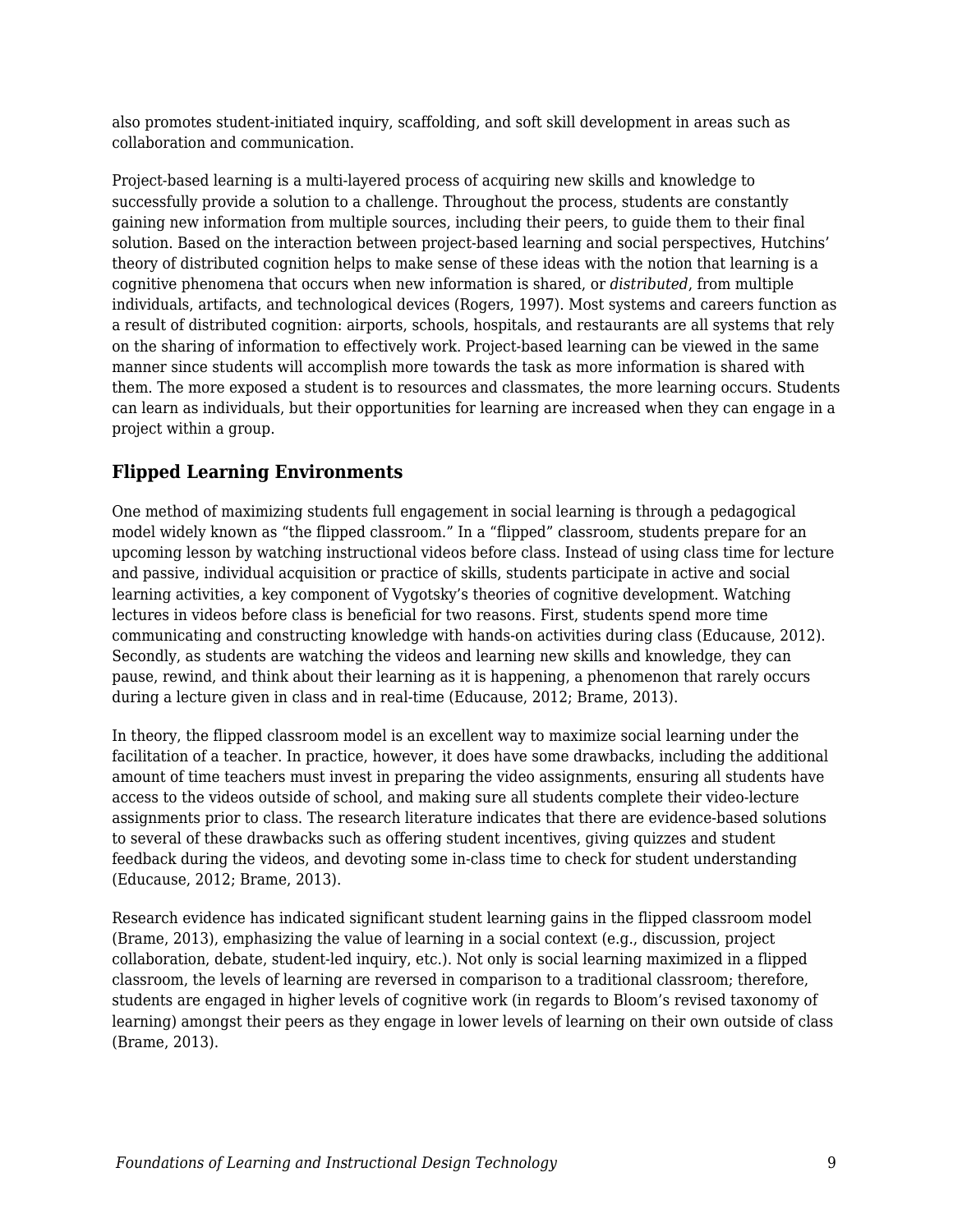#### **Online Collaborative Spaces**

Online collaborative spaces unite educators' interests in constructivism, classroom technology, and social learning opportunities in an innovative approach to critical thinking and hands-on learning. Also known as *computer-supported collaborative learning (CSCL)* (Resta & Laferierre, 2007; Deal, 2009), online collaborative spaces allow students the opportunity to work together in an interactive, flexible online environment. These online spaces promote communication across a variety of modes, including text, speech, and multimedia formats, reflecting Vygotsky's theory of the importance of language use for learning. They may also provide for a greater diversity of participants than might otherwise be possible in a physical classroom, allowing more cross-cultural connections to inspire social learning. Through meaningful learning activities that include goals, student-driven interests and problem-solving skills, opportunities for collaboration and reflection, and adaptations to individual and cultural needs, educators can facilitate authentic experiences and learning communities for their students in these online spaces (Bonk & Cunningham, 1998). With an array of online resources available, there are a variety of avenues through which students can virtually collaborate. Deal (2009) proposed a process through which learning occurs in an online collaborative space: communication, team definition and participants, project management, resource management, co-creation and ideation, consensus building, and presenting and archiving. Initially, students must communicate and organize roles to complete an objective, which can be completed through online resources such as email, instant messaging, virtual conferencing (such as Skype or Google Hangouts), or discussion boards (Deal, 2009). In an online collaborative environment, students must also find ways to share and establish ideas through project management, resource management, and co-creation programs, such as Google Drive, Google Docs, wikis, and virtual whiteboards (Deal, 2009). Finally, once the project has been organized and at its final stage, students can use online resources to create a final product, such as a webinar, video, or slideshow. Throughout all components of the online collaboration process, teachers have opportunities for assessment, including evaluating the process, final product, or specific outcomes. Ultimately, as students make use of the variety of online resources to navigate a meaningful learning activity as prescribed by an instructor, social learning provides for the refinement of both content knowledge and critical thinking skills (Stahl, Koschmann, & Suthers, 2006; Scardamalia & Bereiter, 1994).

### **Applying Social Learning Theories: Suggestions for K-12 Teachers and Instructional Designers**

When applying social perspectives of learning for K-12 learners and adults, it is important to establish learning teams with specific roles, identify authentic contexts, and scaffold learners.

### **Engaging All Learners in Social Learning Groups**

For learners of all ages, establishing roles provides support to students to facilitate the completion of learning activities (Antil, Jenkins, Watkins, 1998). Kagan (1999) developed the acronym PIES to represent elements of collaborative learning: positive interdependence, individual accountability, equal participation, and simultaneous interaction. Positive interdependence refers to the idea that the potential work that can be done by the group is greater than if each individual in the group worked alone. Individual accountability means that learners are each responsible for some aspects of the work. Equal participation refers to relatively fair shares of the work required. Simultaneous interaction refers to the idea that learners are working together at the same time on the project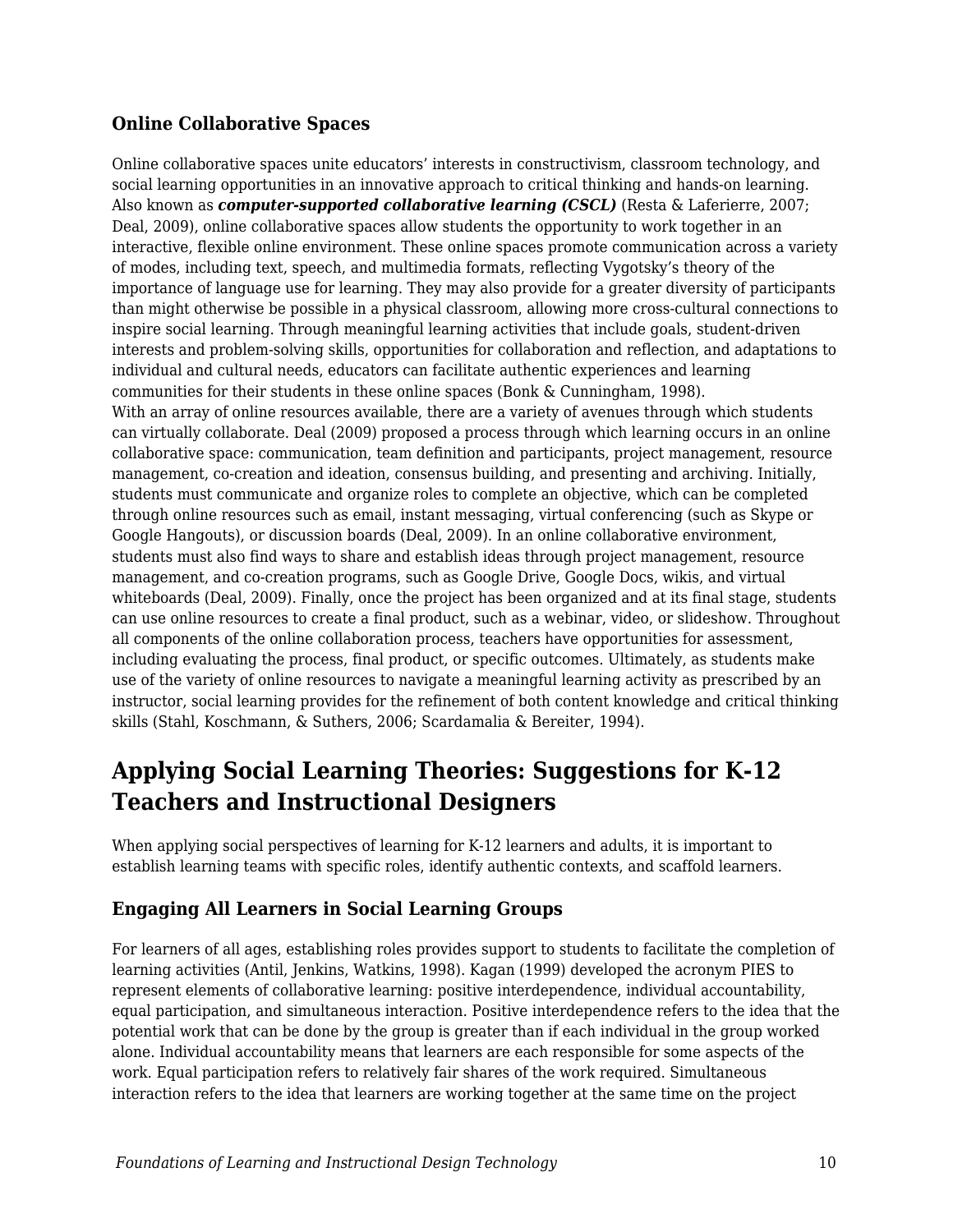instead of a jigsaw approach where learners work on their own on separate pieces that are compiled at the end of the work.

For instructional designers who are creating social learning experiences for adults, the tasks must be complex enough to foster positive interdependence and hold individuals accountable. This may include grouping individuals from different backgrounds. If employees of a bank were participating in training on new financial guidelines, an instructional designer may design learning activities in which teams encompassed a mortgage consultant, a retirement consultant, a manager, and a teller. The scenarios included in the training would vary as to require the expertise and background of each to be used in discussing and solving the problem.

K-12 teachers should intentionally establish collaborative learning experiences for students that involve projects, authentic tasks, and other activities embedded in contexts. In order to facilitate collaboration, creating learning teams or groups in which students have specific roles is suggested. For example, in an elementary school classroom, a teacher may put learners in groups and assign the following roles:

- Leader/facilitator: Individual in charge of organizing the group and keeping the group on task.
- Recorder: Individual who records and organizes notes, information, and data.
- Timekeeper: Individual who keeps time and makes sure things are completed in a timely manner.
- Spokesperson: Individual in charge of finalizing the project and leading the presentation

The intentional establishment of learning teams is fundamental for both K-12 teachers and instructional designers in facilitating social learning experiences.

#### **Identifying Authentic Contexts**

As stated previously, social perspectives of learning embrace the idea of situated cognition that learning is embedded within specific contexts. For K-12 teachers, the challenge is identifying authentic contexts for learners. Culture, geography, and students' backgrounds clearly must be taken into consideration when identifying contexts for social learning experiences. Students on the coast of Florida have authentic contexts that are different from those in a rural town in the midwestern United States. As a result, the development of curriculum, instructional materials, and resources for these types of experiences cannot be a one-size-fits-all approach, and should provide opportunities for teachers to modify the activities to ensure that they are authentic to their students.

Further, it is critical to make sure that learning experiences provide opportunities for learners to work within an authentic context but also provide generalizations or opportunities to apply their knowledge and skills in other settings. For example, after high school students study economic concepts of supply and demand in the context of researching the prices of brands of clothes popular in that area, students should have opportunities to apply those concepts in a new context.

For an instructional designer, an authentic setting is a realistic scenario the learners may experience. Instructional designers typically design training for individuals that is directly related to their work. For instance, creating training for lifeguards about CPR and first aid certification could include cases and scenarios that require multiple individuals to participate and collaboratively problem solve. This could include scenarios that require an individual to role play someone who is choking and groups of people to identify how to remove the object causing the individual to choke. During the learning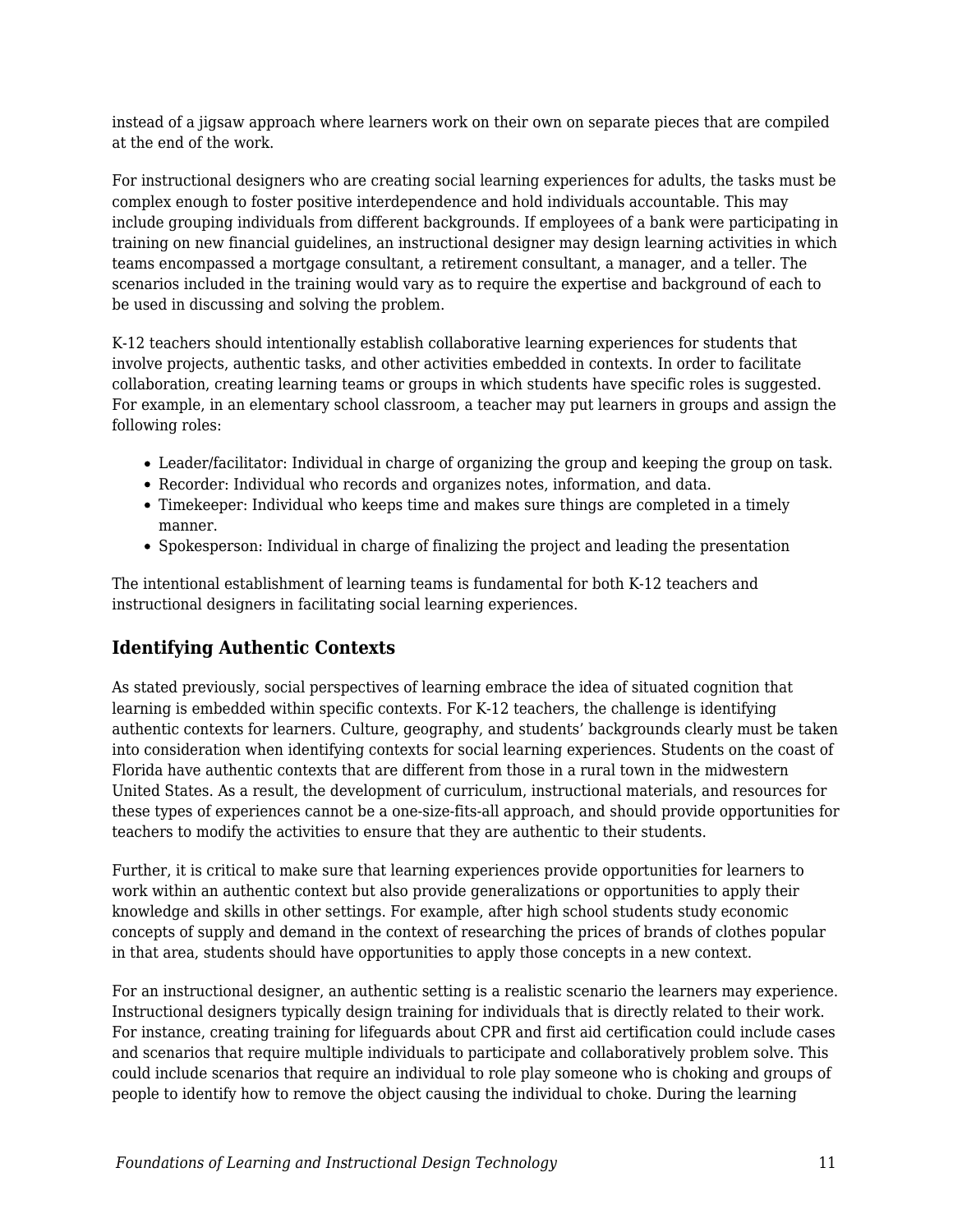segment individuals take turns role playing and collaborating to identify and solve various problems.

#### **Scaffolding Learners**

In social learning experiences both K-12 teachers and instructional designers must create learning activities that include scaffolds and supports for learners. Social learning experiences are guided by teachers or learning facilitators without significant direct teaching and presentation. This does not mean that the teacher is absent or off in the corner; rather, they should leverage strategies such as posing questions, providing examples, or supporting students' collaboration to support these learning experiences.

Scaffolding can occur in a few ways. First, teachers can serve as a scaffold by providing initial guidance or questions to help students launch into the activity. As the activity continues, teachers can decrease or remove the amount of support that they provide or limit their support to specific instances, such as when learners are stuck and unable to continue with the task. An instructional designer may design training for salesmen in which learners collaborate to learn about new strategies and receive ongoing feedback from the facilitator and other employees. However, after time, the amount of feedback and support decreases. Similar types of support can occur in K-12 classrooms when teachers provide feedback and guidance early on and then withdraw the scaffolds over time. For example, in an elementary school mathematics classroom a teacher may provide a conversion table between units of measurement for a group project at first, and then after students have had time to work with the measurement units take the conversion table away.

Second, teachers and facilitators can provide external scaffolds or learning tools. An instructional designer who is training salesmen about new procedures may provide a document and visual to help learners become familiar with the new procedures at the beginning of their learning experience, but after collaborative activities and feedback, the supporting documents may be removed, requiring learners to rely on each other or their memory. Likewise for K-12 teachers in a middle school science classroom, students studying landforms may be given access to an anchor chart or visual of different types of landforms initially to help them identify and classify landforms that they are learning about. After time, however, the teacher may remove the scaffold so that learners must rely on knowledge and each other as they lean on skills they have developed together. The amount of scaffolding that teachers should provide is a fine balance between teachers over-guiding on the one hand and on the other letting learners falter in a way that is not productive (CTGV, 1997).

### **Considering the Role of Technology**

There are a variety of ways in which technology can support the use of social learning theories in the classroom. Through current and emerging online collaborative spaces, such as Google, Skype, wikis, and more, as well as hands-on collaborative technology in the classroom, such as SMART Tables and iPads, students have robust opportunities to experience meaningful collaborative learning in both physical and virtual settings that embody the tenets of sociocultural learning. Different technological and online tools can assist with greater communication strategies, more realistic simulations of realworld problem scenarios, and even greater flexibility when seeking to scaffold instruction within students' ZPD. Embracing the use of technology within collaborative learning can also foster a more equal distribution of voices as compared to in-person groupings (Deal, 2009), potentially providing greater opportunity to ensure active participation among all students.Through using technology to support the implementation of social learning theories in the classroom, students experience collaboration while refining 21st century skills.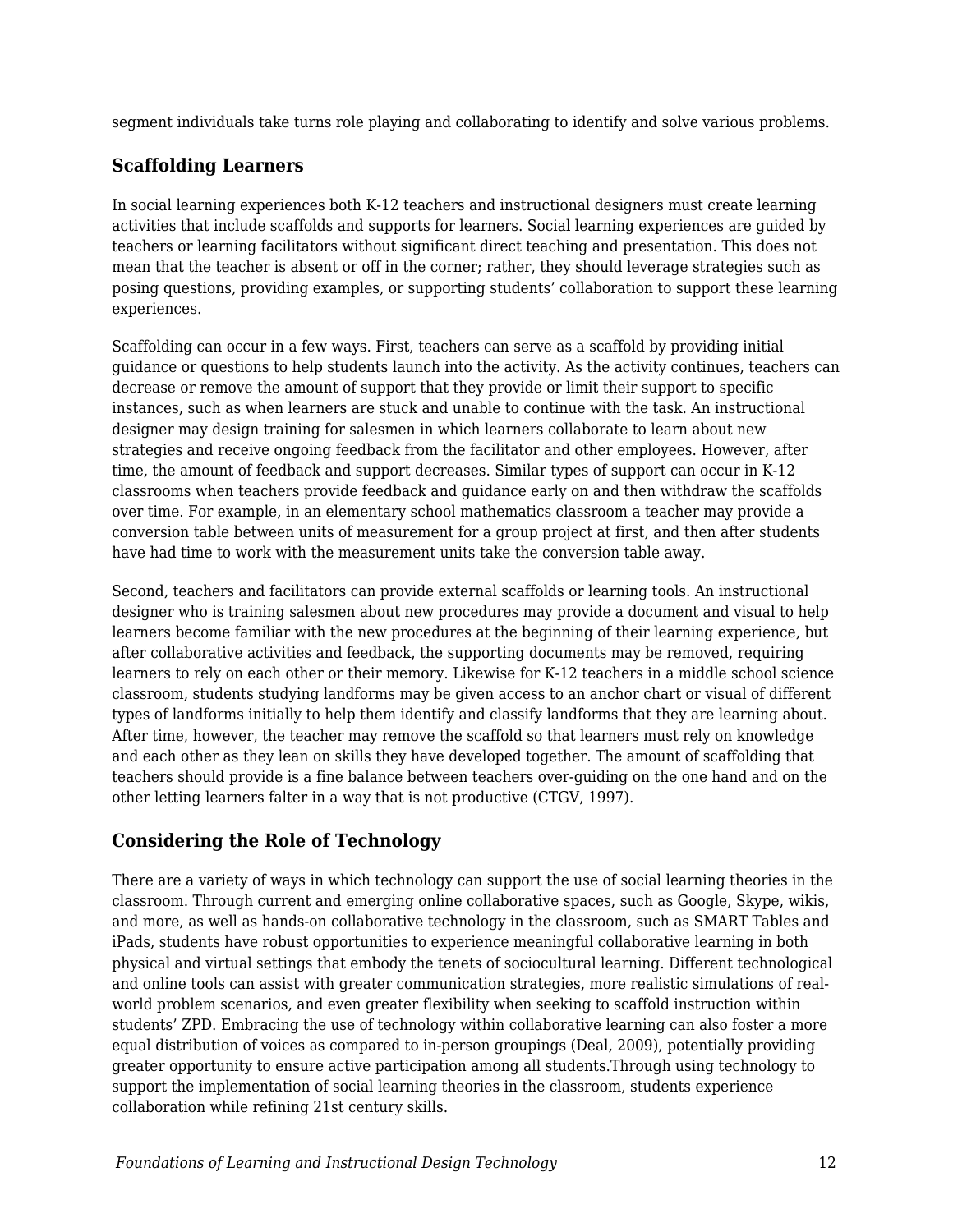While the array of technology available to support social learning is beneficial, the volume of resources available for online and in-person technology-based collaboration may be overwhelming to some groups of students. Considering the amount of scaffolding needed based on individual class needs may be appropriate to ensure technology is being used most productively. By providing students with useful resources in an online environment or being explicit about technology use within a physical classroom, students may be able to better focus on the actual problem-solving task rather than filtering through different platforms.

Additionally, keeping in mind the purpose of sociocultural learning within technological contexts is important to the task of promoting online collaborative learning. For example, after differentiating instruction to meet individual students' ZPD and organizing scaffolded activities, providing an authentic task in which students use technology to facilitate communication and the exchange of ideas (rather than simply as a tool to produce) would be integral to a social learning environment. Through use of online environments and organized activities, students could also have greater access to problem-based learning that reflects situated cognition, opportunities for cognitive apprenticeships, participation in flipped classrooms, and a range of experiences that promote the robust and diverse communication critical to Vygotskian theory. Careful consideration of appropriate guidance within the use of technology-based collaborative learning can enable the thoughtful design of learning that maximizes benefits promised by sociocultural learning theories.

#### **Application Exercises**

- Vygotsky was instrumental in pioneering Activity Theory, a learning theory closely tied to the principles discussed in this chapter. Research Activity Theory and discuss how sociocultural learning relates to the main points of the theory.
- Name at least 3 ways in which language is important to learning according to the sociocultural theory of learning.

### **References**

- Antil, L., Jenkins, J., & Watkins, S. (1998). Cooperative learning: Prevalence, conceptualizations, and the relation between research and practice. American Educational Research Journal, 35(3), 419-454.
- Bonk, C. J., & Cunningham, D. J. (1998). Searching for learner-centered, constructivist, and sociocultural components of collaborative educational learning tools. In C. J. Bonk, & K. S. King (Eds.), Electronic collaborators: Learner-centered technologies for literacy, apprenticeship, and discourse (pp. 25-50). Mahwah, NJ: Erlbaum.
- Brame, C. (2013). Flipping the classroom. Vanderbilt University Center for Teaching. Retrieved from [https://edtechbooks.org/-ZV](http://cft.vanderbilt.edu/guides-sub-pages/flipping-the-classroom/)
- Bransford, J. D., Sherwood, R. D., Hasselbring, T. S., Kinzer, C. K., & Williams, S. M. (1990). Anchored instruction: Why we need it and how technology can help. In D. Nix & R. Sprio (Eds.), Cognition, education and multimedia (pp. 115-141). Hillsdale, NJ: Erlbaum Associates.
- Brill, J. M. (2001). Situated cognition. In M. Orey (Ed.), Emerging perspectives on learning, teaching, and technology. Retrieved November 2, 2017, from <http://epltt.coe.uga.edu/>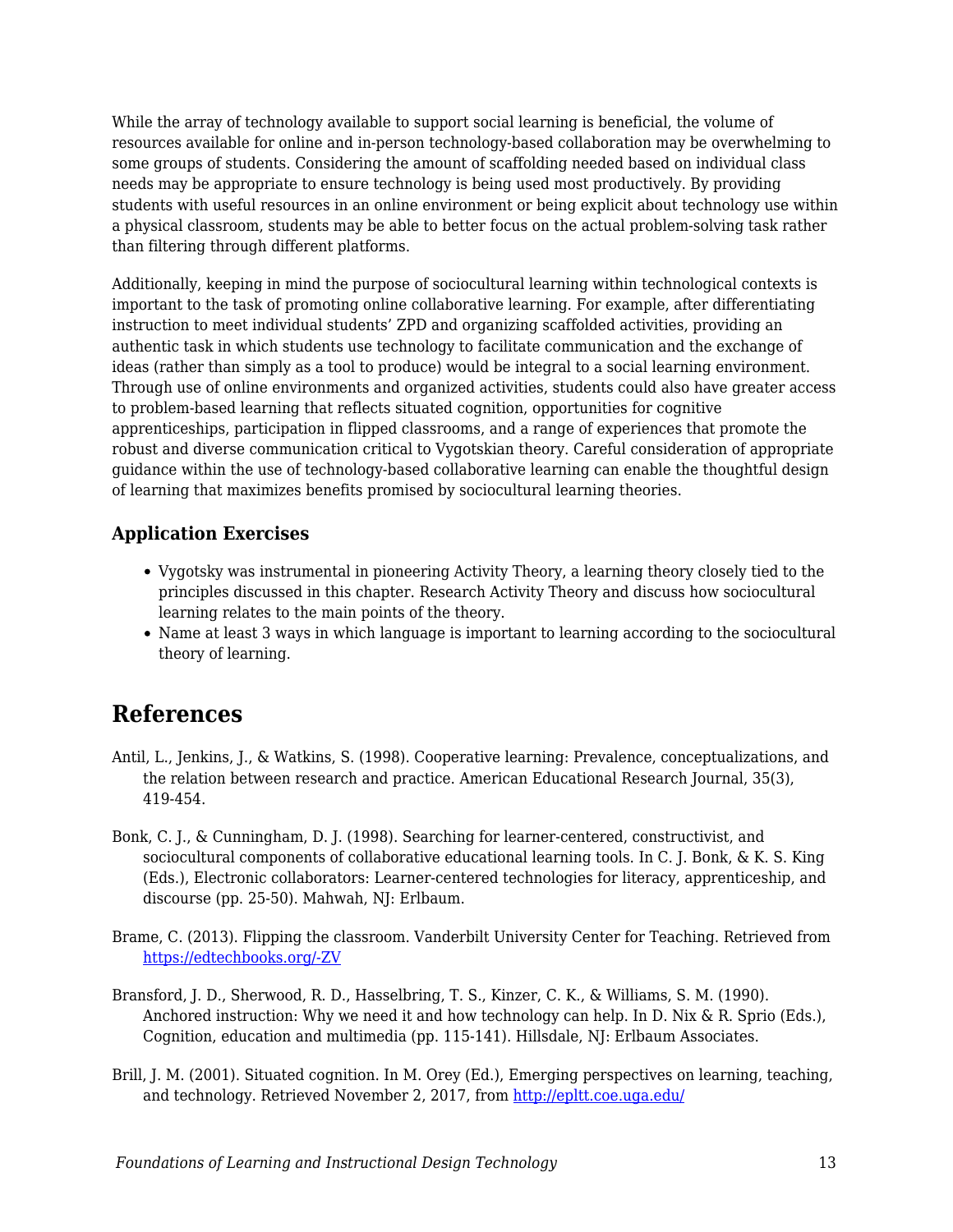- Brown, J.S., Collins, A., Duguid, P. (1989). Situated cognition and the culture of learning. Educational Researcher, 18(1). pp. 32-42
- Capraro, R. M., Capraro, M. M., Morgan, J. R. (2013). STEM project-based learning: An integrated science, technology, engineering, and mathematics (STEM) approach. Rotterdam, The Netherlands: Sense Publishers.
- Collins, A. (1988). Cognitive apprenticeship and instructional technology. (Technical Report No. 6899). BBN Labs Inc., Cambridge, MA.Deal, A. (2009). A teaching with technology white paper: Collaboration tools. Retrieved from: [https://edtechbooks.org/-GS](https://www.cmu.edu/teaching/technology/whitepapers/CollaborationTools_Jan09.pdf)
- Educause Learning Institute. (2012). 7 things you should know about…flipped classroom. Retrieved from [https://edtechbooks.org/-yC](https://net.educause.edu/ir/library/pdf/eli7081.pdf)
- Fogleman, J., McNeill, K. L., & Krajcik, J. (2011). Examining the effect of teachers' adaptations of a middle school science inquiry-oriented curriculum unit on student learning. Journal of Research in Science Teaching, 48(2), 149-169.
- Garcia, E. (2017). A starter's guide to PBL fieldwork. Retrieved from: [https://edtechbooks.org/-tM](https://www.edutopia.org/article/starters-guide-pbl-fieldwork).
- Garrison, D. R., Anderson, T., & Archer, W. (2000). [Critical inquiry in a text-based environment:](http://cde.athabascau.ca/coi_site/documents/Garrison_Anderson_Archer_Critical_Inquiry_model.pdf) [Computer conferencing in higher education](http://cde.athabascau.ca/coi_site/documents/Garrison_Anderson_Archer_Critical_Inquiry_model.pdf). The Internet and Higher Education, 2(2-3), 87-105.
- Garrison, D. R., & Akyol, Z. (2012). The community of inquiry theoretical framework. In M. G. Moore (Ed). Handbook of Distance Education (3rd edition), 104-120.
- Grabinger, S., Aplin, C., & Ponnappa-Brenner, G. (2007). Instructional design for sociocultural

learning environments. Journal of Instructional Science and Technology, 10(1),

- Hickey, D. T., Moore, A. L., & Pellegrino, J. (2001). The motivation and academic consequences
- of elementary mathematics environments: Do constructivist innovations and reforms make a difference? American Educational Research Journal, 38(3), 611-652.
- John-Steiner, V., & Mahn, H. (1996). Sociocultural approaches to learning and development: A Vygotskian framework. Educational Psychologist, 31(3/4), 191-206.
- Kagan, S. (1999). The "E" of PIES. Retrieved from: [https://edtechbooks.org/-CH](https://www.kaganonline.com/free_articles/dr_spencer_kagan/ASK05.php).
- Kagan, S. (1994). Cooperative Learning. San Clemente, CA: Kagan Publishing.
- Kozulin, A. (1990). Vygotsky's psychology: A biography of ideas. Cambridge, MA: Harvard University Press.
- Lave, J. (1988). Cognition in practice: Mind, mathematics and culture in everyday life. Cambridge: Cambridge University Press.
- Lave, J., & Wenger, E. (1991). Situated learning: Legitimate peripheral participation. Cambridge: Cambridge University Press.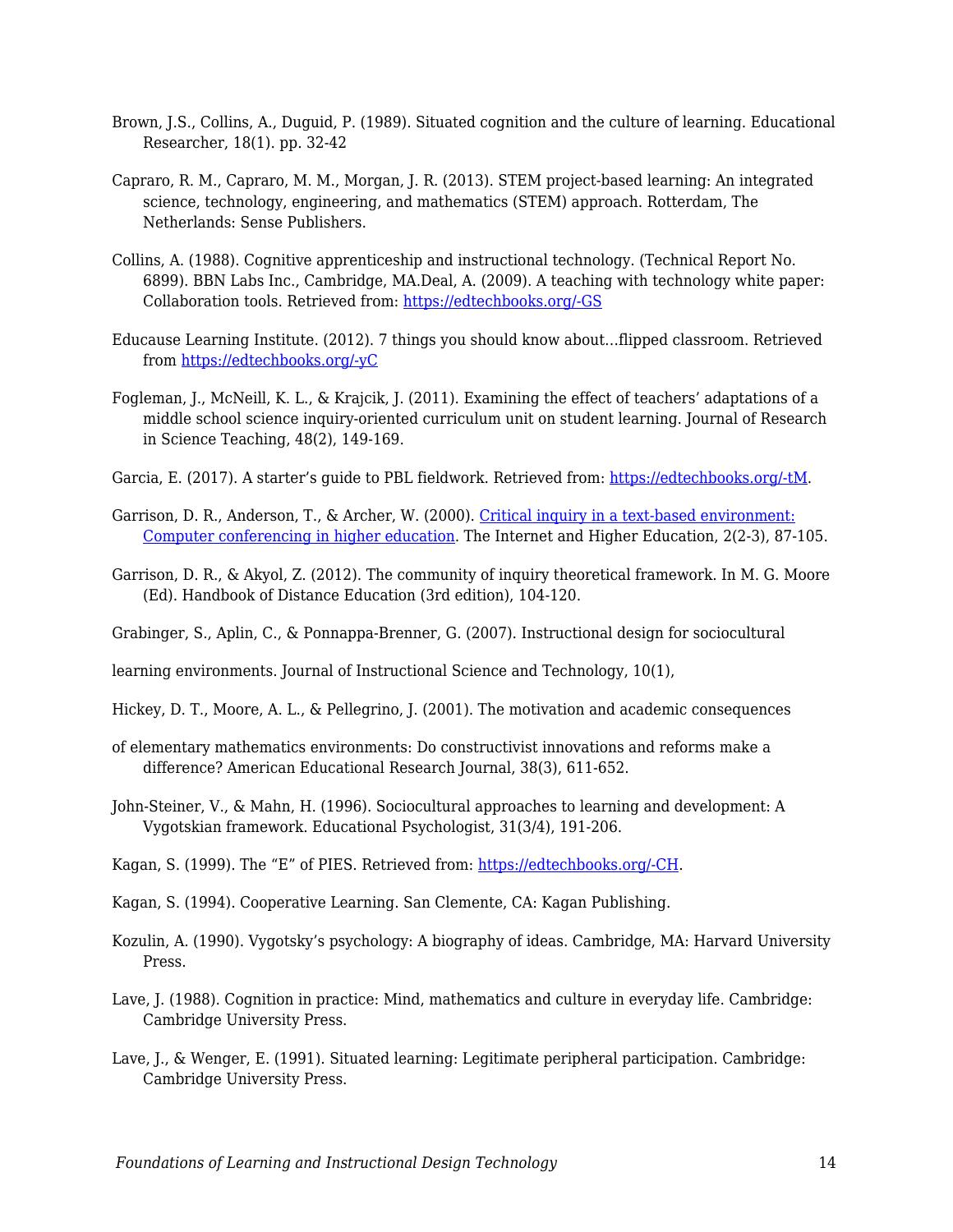- Lou, N. & Peek, K. (2016, February 23). By the numbers: The rise of the makerspace. Popular Science, March/April 2016. Retrieved from [https://edtechbooks.org/-mU](http://www.popsci.com/rise-makerspace-by-numbers)
- Maniotes, L. K. (2005). The transformative power of literary third space. Doctoral dissertation, School of Education, University of Colorado, Boulder.
- Matusov, E. (2015). Vygotsky's theory of human development and new approaches to education. International encyclopedia of social & behavioral sciences (Second Ed., Vol. 25). Elsevier. [https://edtechbooks.org/-zE](https://doi.org/10.1016/B978-0-08-097086-8.92016-6)
- Miller, P. (2011). Theories of developmental psychology (5th ed.). New York, NY: Worth Publishers.
- O'Grady, G., Yew, E., Goh, K. P., & Schmidt, H. (Eds.). (2012). One-day, one-problem: An approach to problem-based learning. Springer Science & Business Media.
- Oliver, K. M. (2016). Professional development considerations for makerspace leaders, part one: Addressing "what?" and "why?" TechTrends, 60 (2). pp. 160–166.
- Palincsar, A. S. (1998). Social constructivist perspectives on teaching and learning. Annual Review of Psychology, 49. pp. 345-375.
- Puntambekar, S. (2009). Scaffolding. Education.com. Retrieved from http://www.education.com/reference/article/scaffolding/
- Reeves, T. C., Herrington, J., Oliver, R. (2002). Authentic activities and online learning. In A. Goody, J. Herrington , & M. Northcote (Eds.), Quality conversations: Research and development in higher education, Volume 25 (pp. 562- 567). Jamison, ACT: HERDSA.
- Resta, P. & Laferriere, T. (2007). Technology in support of collaborative learning. Educational Psychology Review, 19(1), 65-83. doi: 10.1007/s10648-007-9042-7
- Rogers, Y. (1997). A brief introduction to distributed cognition. Interact Lab, School of Cognitive and Computing Sciences, University of Sussex. Retrieved from [https://edtechbooks.org/-MQ](http://mcs.open.ac.uk/yr258/papers/dcog/dcog-brief-intro.pdf)
- Rogoff, B. (1990). Apprenticeship in thinking. New York: Oxford University Press.
- Scardamalia, M. & Bereiter, C. (1994). Computer support for knowledge building communities. The Journal of the Learning Sciences, 3(3), 265-283.
- Scott, S., & Palincsar, A. (2013). Sociocultural theory. Retrieved from: [https://edtechbooks.org/-rD](http://dr-hatfield.com/theorists/resources/sociocultural_theory.pdf)
- Soja, E. W. (1996). Thirdspace. Malden, MA: Blackwell.
- Stahl, G., Koschmann, T., & Suthers, D. (2006). Computer-supported collaborative learning: An historical perspective. In R. K. Sawyer (Ed.), Cambridge handbook of the learning sciences (pp. 409-426). Cambridge, UK: Cambridge University Press.
- Vygotsky, L. S. (1978). Mind in society: The development of higher psychological processes.Cambridge, MA: Harvard University Press.

Vygotsky, L. S. (1986). Thought and language. A. Kozulin (Trans.) Cambridge, MA: The MIT Press.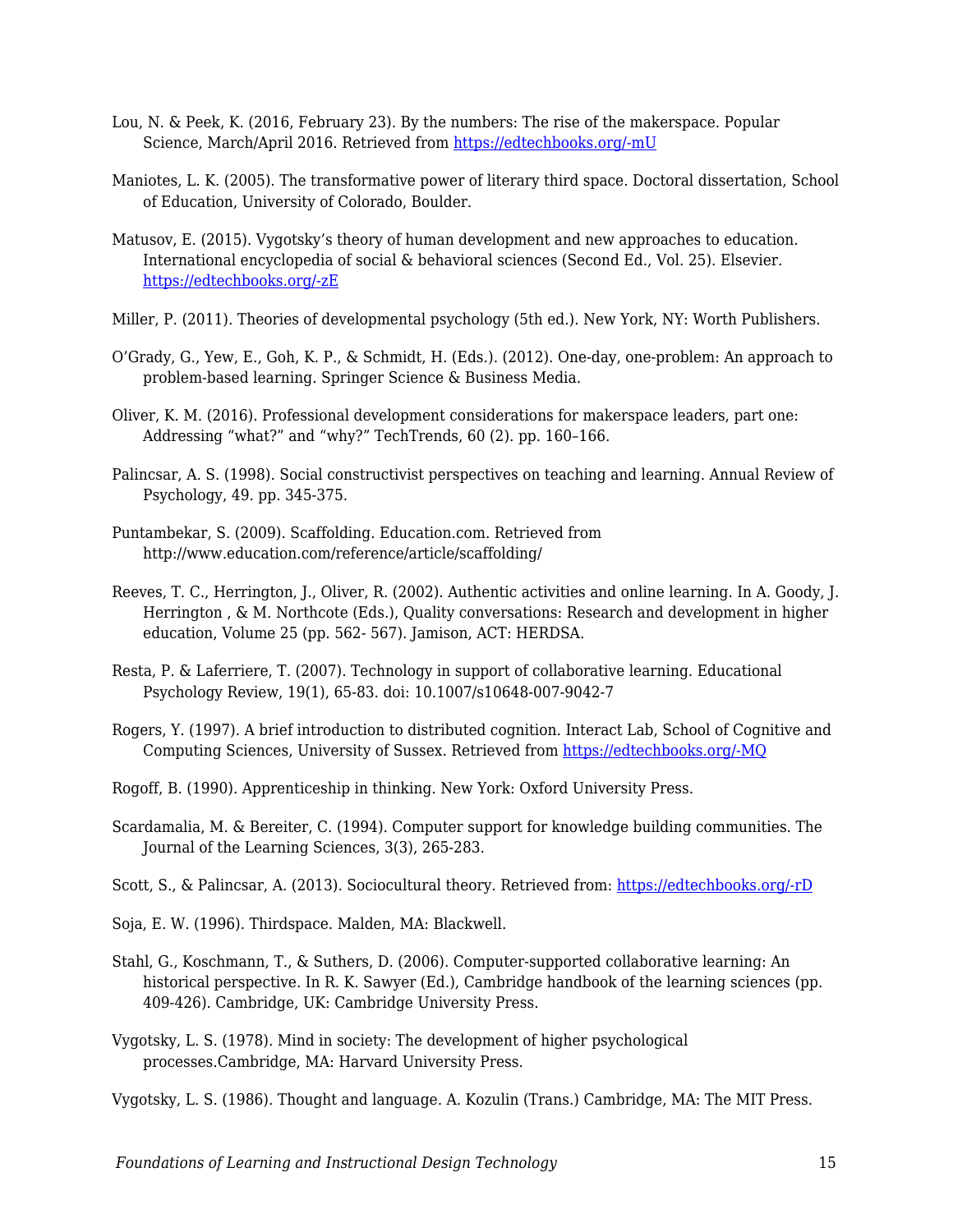Watson, S. L. & Reigeluth, C. M. (2016). The learner-centered paradigm of education. In R. West (Ed.). Foundations of learning and instructional design technology. Retrieved from [https://edtechbooks.org/-qf](https://lidtfoundations.pressbooks.com/chapter/systemic-change/).



Please complete this short survey to provide feedback on this chapter: <http://bit.ly/SocioculturalLearning>